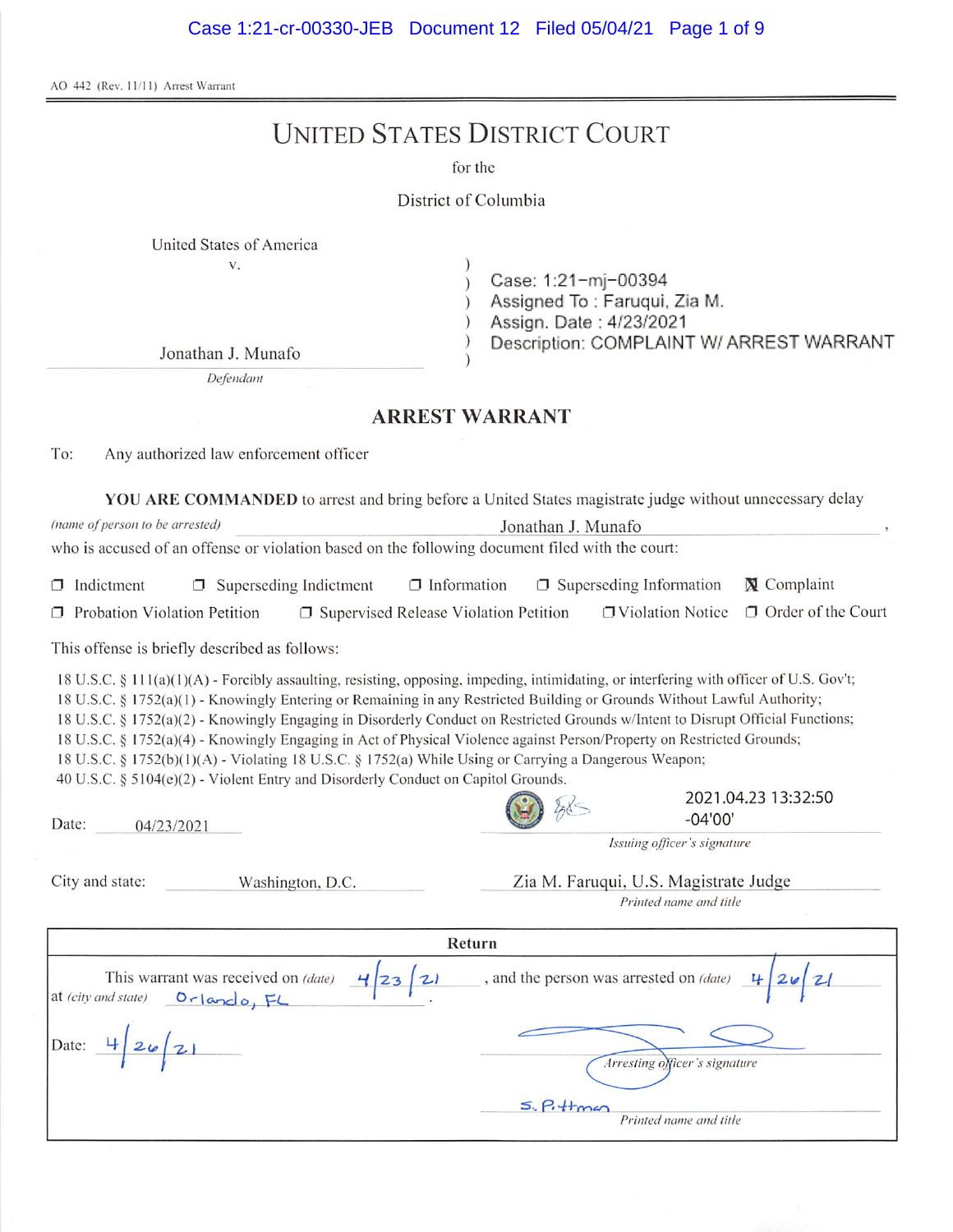# **UNITED STATES DISTRICT COURT MIDDLE DISTRICT OF FLORIDA ORLANDO DIVISION**

## **UNITED STATES OF AMERICA**

### **v. Case No. 6: 21-1359**

## **JONATHAN J. MUNAFO** AUSA: Jen Harrington

Defense Atty.: Erin Hyde

| <b>U.S. MAGISTRATE</b><br><b>JUDGE</b> | Thomas B. Smith<br>Courtroom 6D |                  | April 26, 2021<br>$2:08-2:20 = 12 \text{ mins}$          |
|----------------------------------------|---------------------------------|------------------|----------------------------------------------------------|
| <b>DEPUTY CLERK</b>                    | Kim Anderson                    | <b>RECORDING</b> | Digital<br>Orlando Digital Transcripts@flmd.uscourts.gov |
| <b>INTERPRETER</b>                     |                                 | PTS/PROB.        | Ebonie Henderson                                         |

## **CLERK**=**S MINUTES INITIAL APPEARANCE RULE 5C COMPLAINT DFT TAKEN INTO FEDERAL CUSTODY 4/23/21**

Case called, appearances made, procedural setting by Court Dft sworn and testifies Dft is a U.S. citizen Gov summarizes charges/penalties Dft advised of his rights Dft requests appointment of counsel/Court appoints FPD Dft advised of his right to identity and preliminary hearings Gov seeks detention Dft requests PE hearing in this district Gov requests 14 days extension for PE hearing Dft objects to 2 week time period Courts sets PE hearing for 4/30 at 10:30 a.m. Court directs Gov to file a motion if they are not able to have an agent present for hearing on 4/30/21/He will rule on the motion Dft advised of rule 20 transfer Court adjourned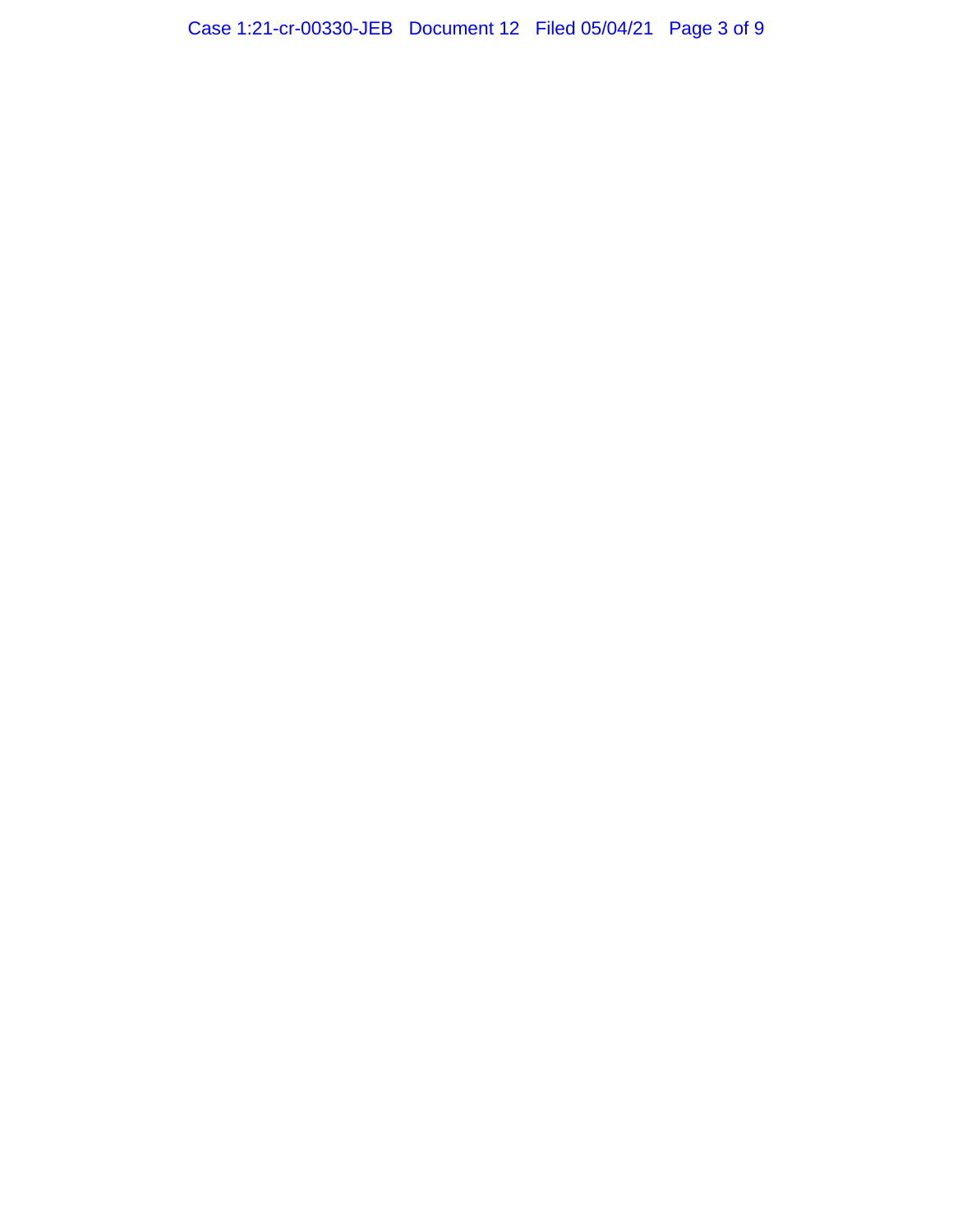## UNITED STATES DISTRICT COURT **MIDDLE DISTRICT OF FLORIDA ORLANDO DIVISION**

## UNITED STATES OF AMERICA

VS.

CASE NO: 6: 21-1359

**JONATHAN J. MUNAFO** 

## ORDER SCHEDULING PRELIMINARY HEARING

A preliminary hearing in this case is scheduled as follows:

| Place: | George C. Young United   Courtroom: 6D<br><b>States Courthouse and Federal</b> |                                      |
|--------|--------------------------------------------------------------------------------|--------------------------------------|
|        | Building.<br>401 W Central Boulevard<br>Orlando, Florida                       | Date and Time: 4/30/21 at 10:30 a.m. |

IT IS ORDERED: Pending the hearing, the defendant is to be detained in the custody of the United States marshal or any other authorized officer. The custodian must bring the defendant

to the hearing at the time, date, and place set forth above.

Date: April 27, 2021

THOMAS B. SMITH UNITED STATES MAGISTRATE JUDGE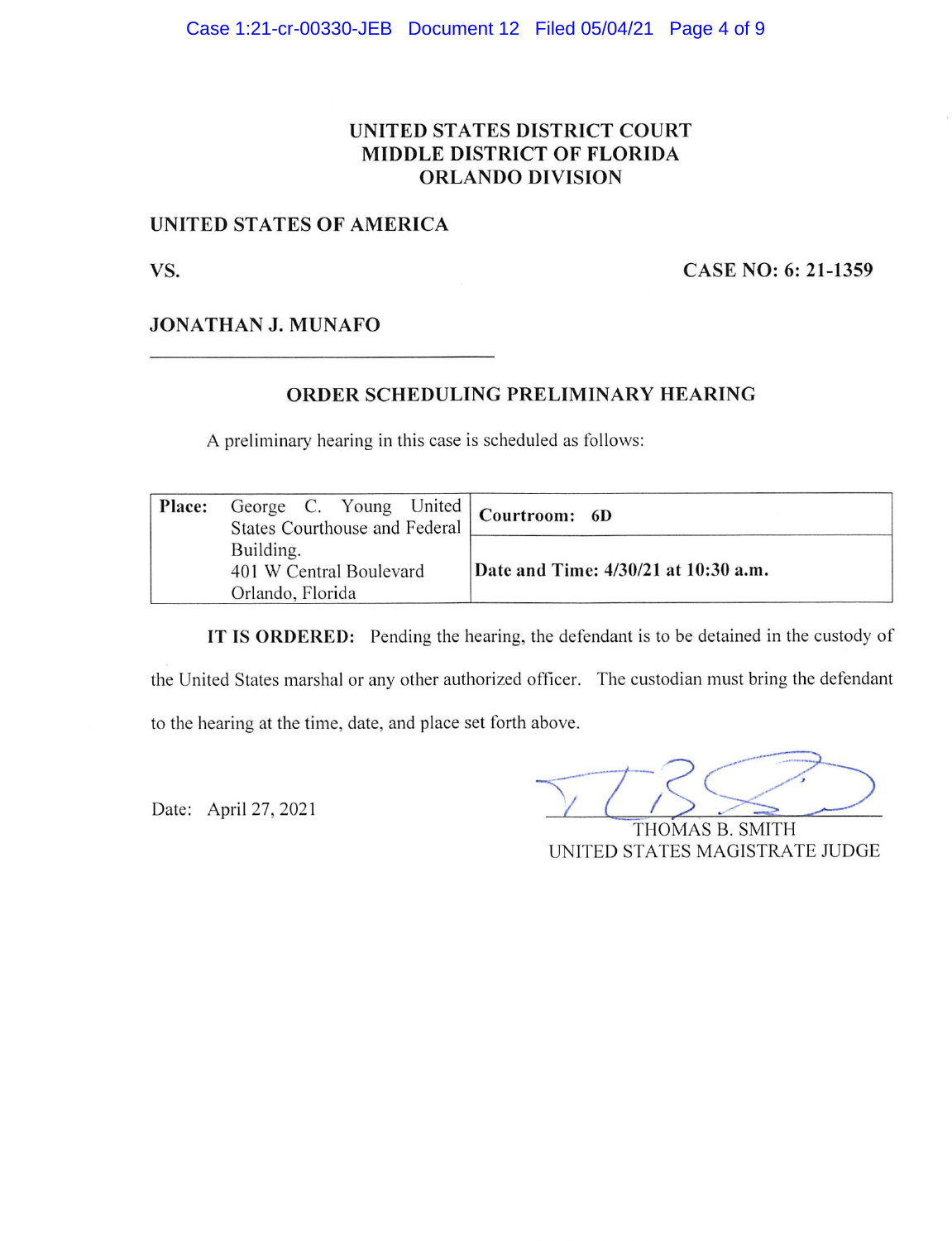## UNITED STATES DISTRICT COURT MIDDLE DISTRICT OF FLORIDA ORLANDO DIVISION

#### UNITED STATES OF AMERICA

VS.

Case No. 6:21-mj-1359-TBS  $2/mj$ 1355

JONATHAN J. MUNAFO

FINDINGS AND ORDER ON REMOVAL PROCEEDINGS PURSUANT TO RULE 5(c), FED. R. CRIM. P.

On April 23, 2012, Defendant Jonathan J. Munafo a/k/a Jonathan Joshua Munafo appeared in this Court for removal proceedings pursuant to FED. R. CRIM. P. 5(c) on an indictment issued from the Western District of Michigan in Middle District of Florida Case No. 6:21-mj-1355-GJK. Following his initial appearance, Defendant was ordered to be held to answer in the district court for the Western District of Michigan and final commitment was given to the United States Marshal.

Today, Defendant appeared in this Court for removal proceedings in this case pursuant to FED. R. CRIM. P. 5(c) on an indictment issued from the District of Columbia. The Court conducted Defendant's initial appearance on the indictment and now orders:

That the United States Marshal remove Defendant to the Western District of  $(1)$ Michigan because that is the case in which the first order of removal was entered.

After Defendant is removed to the Western District of Michigan, he shall be  $(2)$ removed by the United States Marshal to the District of Columbia to answer the prosecution pending in that court.

The timing of Defendant's removal from the Western District of Michigan to the  $(3)$ District of Columbia will be decided by the district court in the Western District of Michigan.

Defendant has reserved on the issues of identity and detention and has asked  $(4)$ that those matters be addressed by the district court for the District of Columbia.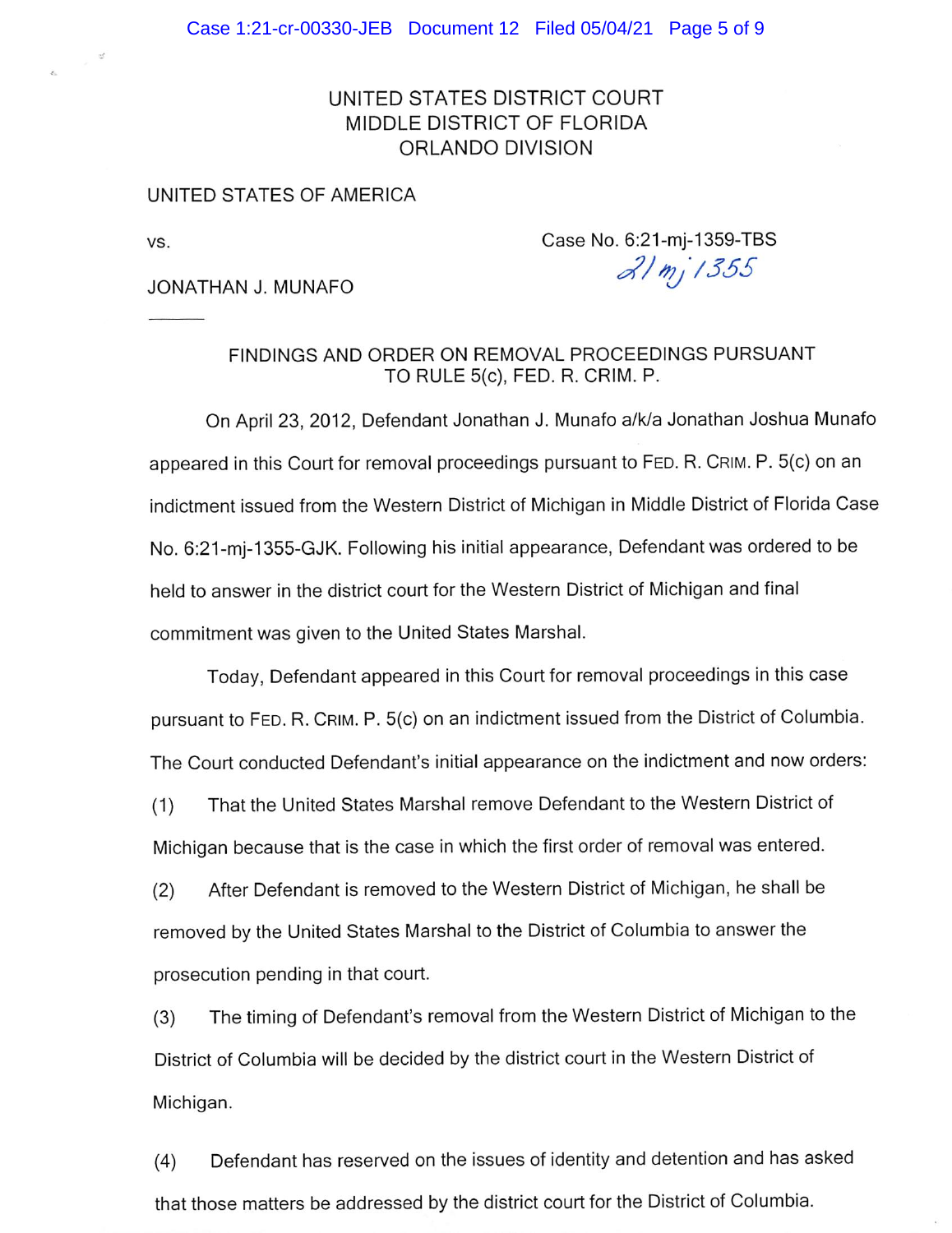Case 1:21-cr-00330-JEB Document 12 Filed 05/04/21 Page 6 of 9

DONE and ORDERED in Orlando, Florida this 30<sup>th</sup> day of April, 2021.

₹ THOMAS B. SMITH

United States Magistrate Judge

Copies furnished to:

 $\sim$   $^2$ 

Western District of Michigan **District of Columbia United States Marshal Pretrial Services Office** All Counsel who have Appeared in this Case Defendant

 $\blacksquare$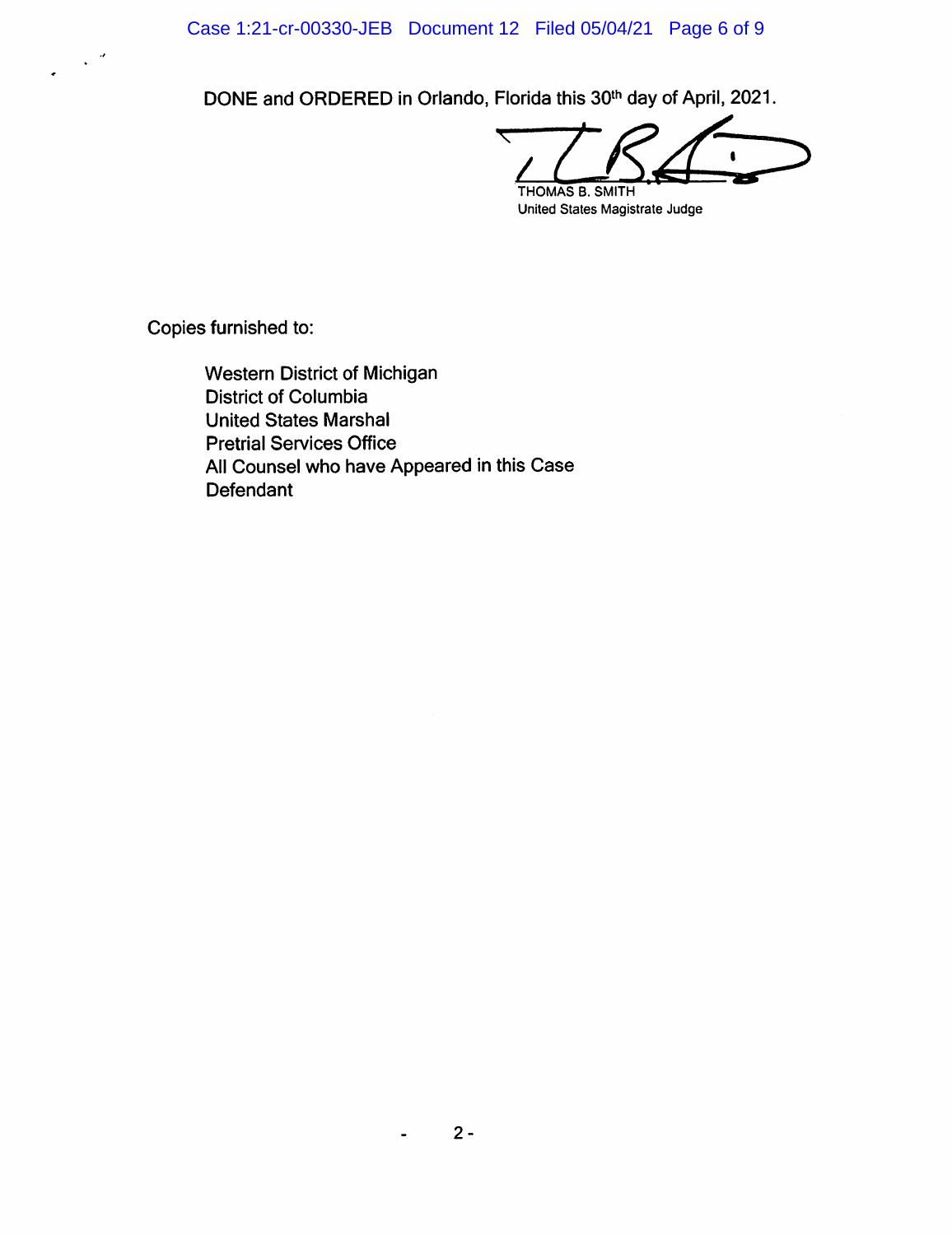**Query Reports Utilities Help What's New Log Out**

CLOSED

# **U.S. District Court Middle District of Florida (Orlando) CRIMINAL DOCKET FOR CASE #: 6:21-mj-01359-GJK All Defendants**

Case title: USA v. Munafo Date Filed: 04/26/2021

Date Terminated: 04/30/2021

Assigned to: Magistrate Judge Gregory J. Kelly

#### **Defendant (1)**

**Jonathan J. Munafo** *TERMINATED: 04/30/2021*

#### **Pending Counts Disposition**

None

## **Highest Offense Level (Opening)**

None

#### **Terminated Counts Disposition**

None

**Highest Offense Level (Terminated)**

None

### **Complaints Disposition**

18:111.F ASSAULTING/RESISTING/IMPEDING OFFICERS/EMPLOYEES

represented by **Erin Brenna Hyde** 

Federal Public Defender's Office 201 S Orange Ave., Ste 300 Orlando, FL 32801-3417 407-648-6338 Fax: 407-648-6095 Email: erin\_hyde@fd.org *LEAD ATTORNEY ATTORNEY TO BE NOTICED Designation: Public Defender or Community Defender Appointment*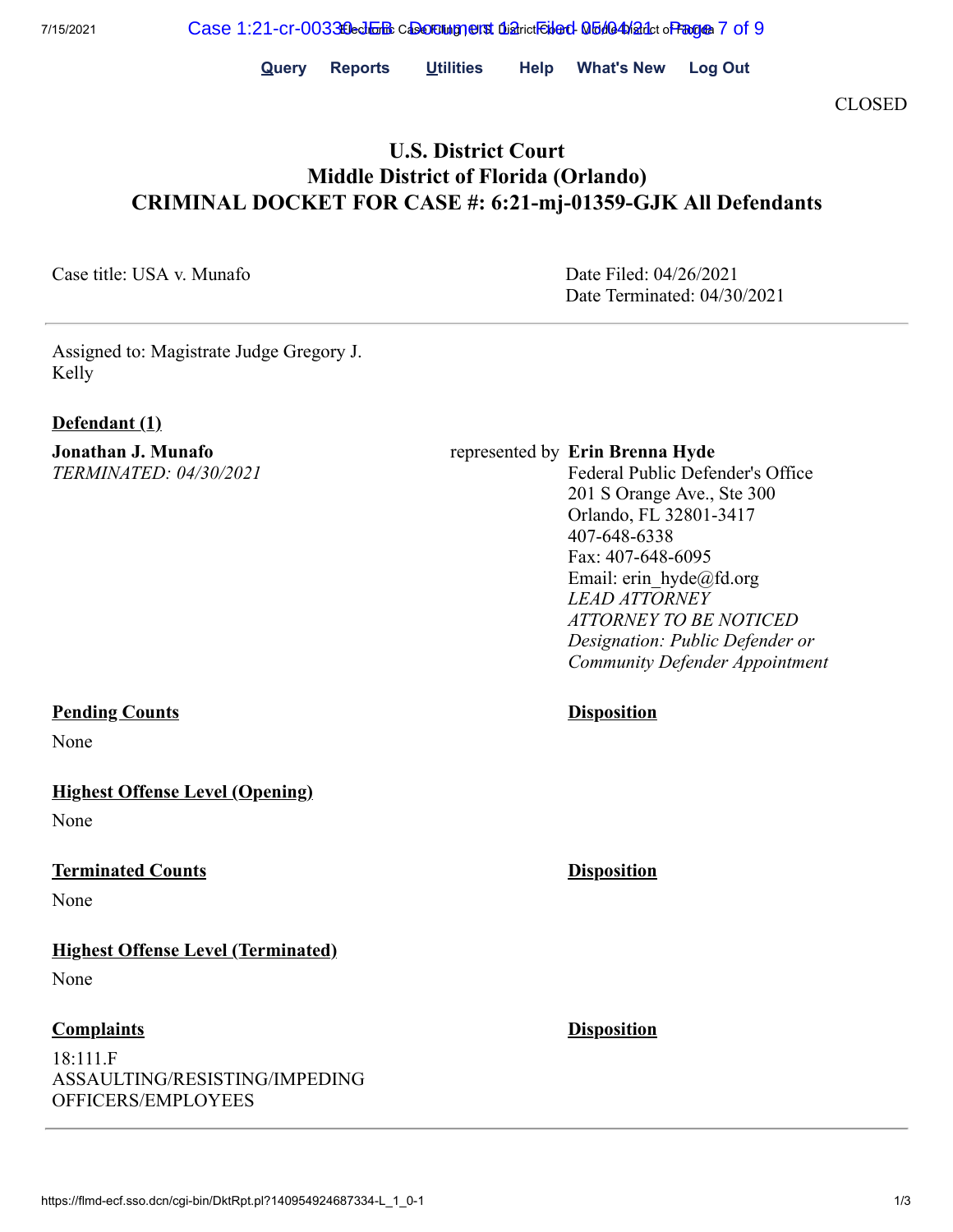# **Plaintiff**

## **USA** represented by **Jennifer Michele Harrington**

United States Attorney's Office 400 W. Washington Street, Suite 3100 Orlando, FL 32801 407-648-7651 Fax: 407-648-7643 Email: Jennifer.harrington2@usdoj.gov *LEAD ATTORNEY ATTORNEY TO BE NOTICED Designation: Retained*

| <b>Date Filed</b> | #              | <b>Docket Text</b>                                                                                                                                                                                                                                                                                                                                                                                                                                                                                                                                                                                                     |
|-------------------|----------------|------------------------------------------------------------------------------------------------------------------------------------------------------------------------------------------------------------------------------------------------------------------------------------------------------------------------------------------------------------------------------------------------------------------------------------------------------------------------------------------------------------------------------------------------------------------------------------------------------------------------|
| 04/26/2021        | $\perp$        | Arrest pursuant to Rule $5(c)(2)$ of Jonathan J. Munafo from the District of Columbia.<br>(KKA) (Entered: 04/26/2021)                                                                                                                                                                                                                                                                                                                                                                                                                                                                                                  |
| 04/26/2021        | $\overline{2}$ | Minute Entry for In Person proceedings held before Magistrate Judge Thomas B. Smith:<br>INITIAL APPEARANCE in Rule $5(c)(3)$ proceedings held on $4/26/2021$ as to Jonathan J.<br>Munafo from the District of Columbia. Appearance entered by Erin Brenna Hyde for<br>Jonathan J. Munafo on behalf of defendant. (digital) (KKA) (Entered: 04/26/2021)                                                                                                                                                                                                                                                                 |
| 04/26/2021        | $\overline{3}$ | *** CJA 23 Financial Affidavit by Jonathan J. Munafo. (KKA) (Entered: 04/26/2021)                                                                                                                                                                                                                                                                                                                                                                                                                                                                                                                                      |
| 04/26/2021        | $\overline{4}$ | <b>ORDER APPOINTING FEDERAL PUBLIC DEFENDER as to Jonathan J. Munafo</b><br>Erin Brenna Hyde for Jonathan J. Munafo appointed. Signed by Magistrate Judge<br>Thomas B. Smith on 4/26/2021. (KKA) (Entered: 04/26/2021)                                                                                                                                                                                                                                                                                                                                                                                                 |
| 04/27/2021        | $\overline{5}$ | <b>ORDER Setting Hearing as to Jonathan J. Munafo re: 1 Arrest - Rule 5(c)(2) / Rule</b><br>32.1. Preliminary Examination set for 4/30/2021 at 10:30 AM in Orlando Courtroom 6<br>D before Magistrate Judge Thomas B. Smith. Signed by Magistrate Judge Thomas B.<br>Smith on 4/27/2021. (KKA) (Entered: 04/27/2021)                                                                                                                                                                                                                                                                                                   |
| 04/27/2021        | 6              | <b>ENDORSED ORDER as to Jonathan J. Munafo. Pursuant to the Due Process</b><br>Protections Act, the Court confirms the United States' obligation to produce all<br>exculpatory evidence to the defendant pursuant to Brady v. Maryland, 373 U.S. 83<br>(1963), and its progeny and orders the United States to do so. Failing to do so in a<br>timely manner may result in consequences, including exclusion of evidence, adverse<br>jury instructions, dismissal of charges, contempt proceedings, and sanctions. Signed by<br>Magistrate Judge Thomas B. Smith on 4/27/2021. (Smith, Thomas) (Entered:<br>04/27/2021 |
| 04/30/2021        | 8              | Minute Entry for In Person proceedings held before Magistrate Judge Thomas B. Smith:<br>INITIAL APPEARANCE in Rule 5(c)(3) proceedings held on 4/30/2021 as to Jonathan J.<br>Munafo from the District of Columbia. Appearance entered by Erin Brenna Hyde for<br>Jonathan J. Munafo on behalf of defendant. (digital) (KKA) (Entered: 04/30/2021)                                                                                                                                                                                                                                                                     |
| 04/30/2021        | $\overline{9}$ | ORDER OF REMOVAL pursuant to Rule $5(c)(3)$ to the District of Columbia as to<br>Jonathan J. Munafo. Signed by Magistrate Judge Thomas B. Smith on 4/30/2021.<br>(KKA) (KKA). (Entered: 04/30/2021)                                                                                                                                                                                                                                                                                                                                                                                                                    |
| 05/04/2021        |                | NOTICE to District of Columbia of a Rule 5 or Rule 32 Initial Appearance as to Jonathan J.<br>Munafo. Using your PACER account, you may retrieve the docket sheet and any documents<br>via the case number link. No documents/record will be sent. If you require certified copies<br>of any documents please send a request to InterdistrictTransfer FLMD@flmd.uscourts.gov.<br>If you wish the court to use a different email address in the future, please send a request to                                                                                                                                        |